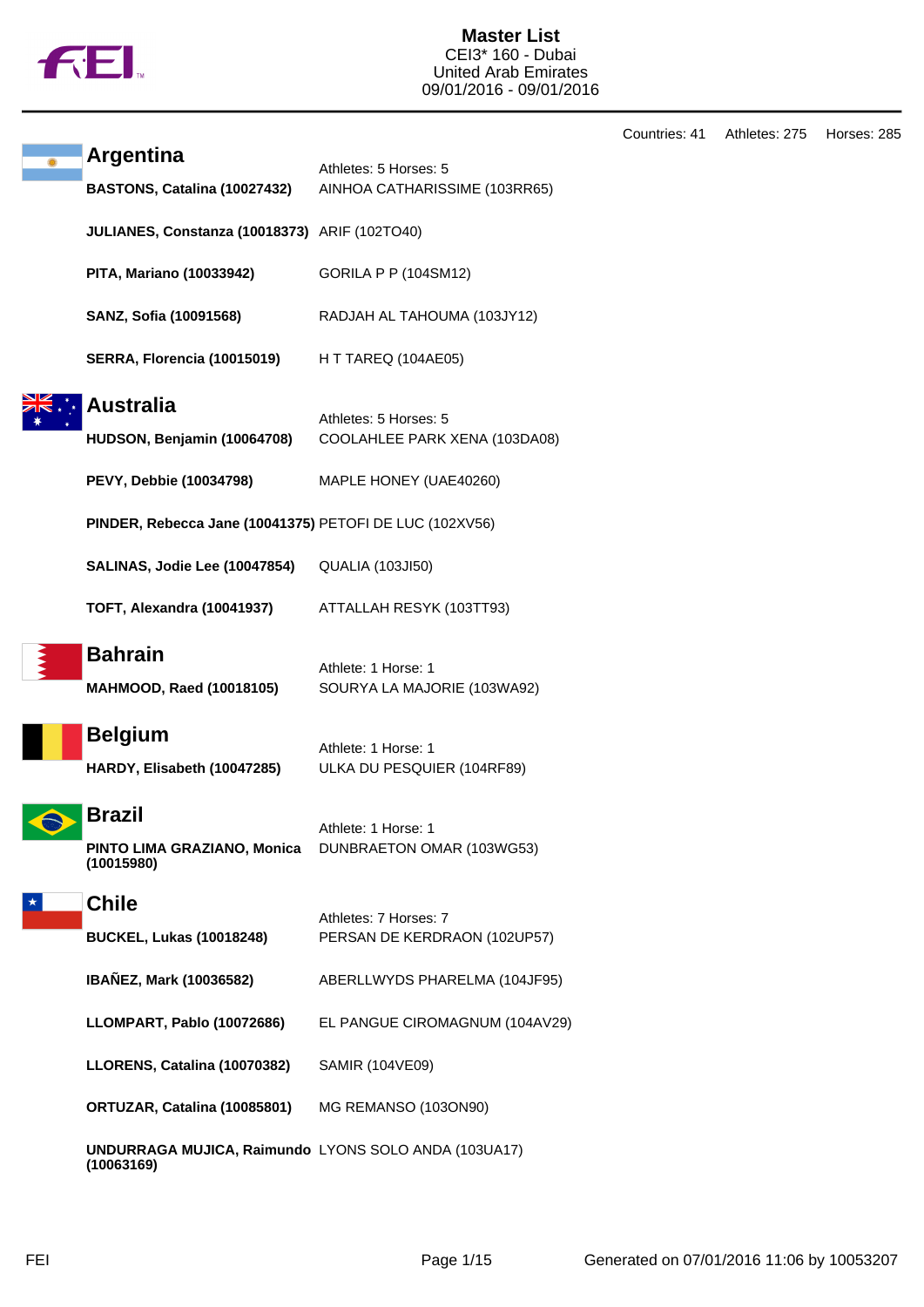

| <b>VARGAS, Maria Paz (10014233)</b>                         | IRISH (104JO97)                                                       |
|-------------------------------------------------------------|-----------------------------------------------------------------------|
| Colombia<br><b>MUTIS, Cristina (10032309)</b>               | Athlete: 1 Horse: 1<br>MARIFA DE SAVIGNAC (ESP41419)                  |
| <b>Czech Republic</b><br><b>KOPECKA, Tereza (10026526)</b>  | Athletes: 3 Horses: 3<br>UBAYHAN DU CADE (104UB49)                    |
| <b>SKABOVA, Lucie (10088295)</b>                            | AL RASIM (104UT75)                                                    |
| ZAPLETALOVA, Michaela<br>(10096391)                         | EKSOL (104CX46)                                                       |
| <b>Denmark</b><br><b>HANSEN, Hanne Haagen</b><br>(10031107) | Athletes: 2 Horses: 2<br>SHANDO (102MG85)                             |
| <b>KROMANN - RASMUSSEN,</b><br><b>Charlotte (10015054)</b>  | RAMSES EL QUIBI (103OP16)                                             |
| Egypt<br><b>NOURA ABDULLA AHMED,</b><br>Mahmoud (10073716)  | Athlete: 1 Horse: 1<br>OODE DU SOMAIL (102QH49)                       |
| <b>Estonia</b>                                              | Athletes: 2 Horses: 2                                                 |
| JÄRV, Kairit (10059241)                                     | <b>NOLA (104HK28)</b>                                                 |
| SBITNEVA, Jelena (10116109)                                 | KARLA DE FONTANEL (104SE96)                                           |
| France<br>ATGER, Virginie (10014473)                        | Athletes: 7 Horses: 8<br>RAS PAYADOR (103GO15)<br>THAILANDE (104FM96) |
| <b>CHAZEL, Margot (10044037)</b>                            | IDAHO DUNLOP (104DR47)                                                |
| <b>FRANCES, Jean Philippe</b><br>(10013891)                 | TIGANE EL HATHOR (104GV17)                                            |
|                                                             | GONCALVES, Laetitia (10015135) ULIMAN DES AYSSADES (104QU14)          |
| PATON, Elena (10066237)                                     | ZIDANE (103DJ47)                                                      |
| <b>SAIGNIE, Marine (10084766)</b>                           | CEDAR RIDGE CLEMENTINE (104OA36)                                      |
| VALENTIN, Maeva (10081795)                                  | BARAO DO INQUISIDOR (103VM91)                                         |
| <b>Germany</b>                                              | Athletes: 4 Horses: 4                                                 |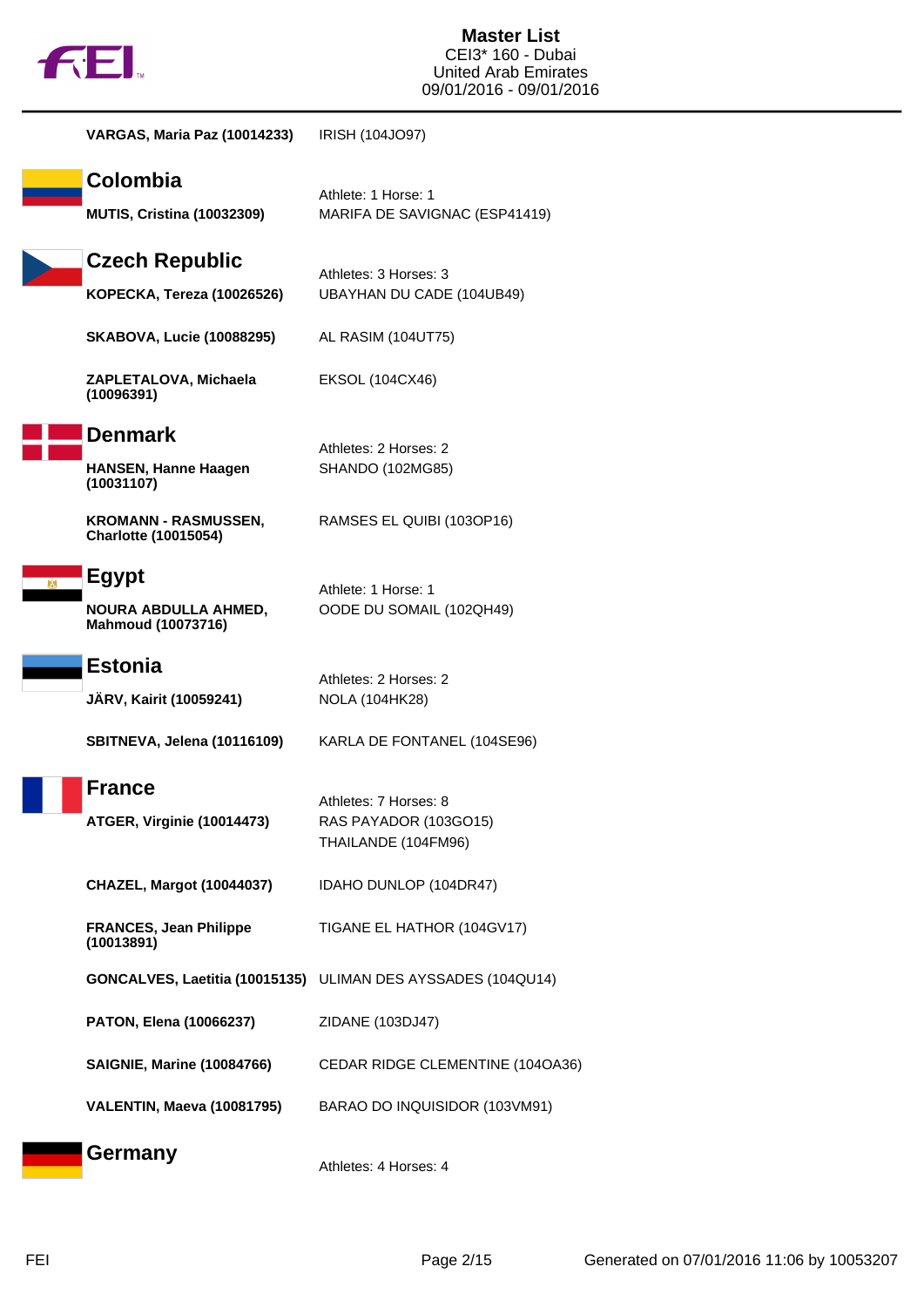

|         | GSTOETTL, Christina (10093031)                                         | <b>MUGSY (104NG45)</b>                                   |
|---------|------------------------------------------------------------------------|----------------------------------------------------------|
|         | HITZLER, Belinda (10013914)                                            | ALBA LONGA 2 (104PM21)                                   |
|         | JÄCKLE, Julia Anny (10112380)                                          | CADHYM BINT SHIMAL (104DB59)                             |
|         | <b>KALMS, Meyke (10017782)</b>                                         | ASTRACHAN 12 (103VM05)                                   |
|         | <b>SIZE</b> Great Britain<br><b>BEET, Alice (10017572)</b>             | Athletes: 3 Horses: 3<br>CHUPA CHUPA (104MB34)           |
|         | DARK, Carri Ann (10031147)                                             | <b>HS DRIFT (103IN36)</b>                                |
|         | <b>THORNE, Nicola (10055573)</b>                                       | L M BOLENA $(103J165)$                                   |
| Ø       | <b>Guatemala</b><br><b>HERNANDEZ DUQUE, Jose</b><br>Roberto (10024809) | Athletes: 3 Horses: 3<br>WALLACE HILL SUNDANCE (104PK23) |
|         | PAIZ LARRAVE, Fernando<br>(10024808)                                   | MC NAUGHT (104EM73)                                      |
|         | PIRA BECKERLING, Marcelo<br>(10087575)                                 | STRIKE GOLD (103UM69)                                    |
|         | <b>Hungary</b>                                                         | Athletes: 3 Horses: 3                                    |
|         | FEKETE, Patricia (10036444)                                            | GAZAL BORBALA (103PB70)                                  |
|         | FEKETÉNÉ WACHTLER, Kata<br>(10018700)                                  | SHAGYA AGA (103PC04)                                     |
|         | <b>VARGA, Katalin (10014508)</b>                                       | SWEET LOVE DES DU (104JN15)                              |
| $\odot$ | <b>India</b><br><b>ABOOBACKER, Muhammed</b><br>(10105620)              | Athletes: 21 Horses: 21<br>MELCHOR (104ND07)             |
|         | <b>ABU SHADIQUE, Mohammed</b><br>Anjum (10113730)                      | NADDE (102WG88)                                          |
|         | <b>HUKAM SINGH, Madan Singh</b><br>(10132639)                          | ABEDUL (104KB85)                                         |
|         | KHAN, Aslam Khan Bhanwaru<br>(10081285)                                | <b>JG CINDA (103VM30)</b>                                |
|         | KHAN, Imran Gani Mohd<br>(10063333)                                    | RAISIN DU BREUIL (103EX54)                               |
|         | <b>LADU SINGH, Raghuvir Singh</b><br>(10132640)                        | HM DON JUAN (104EL91)                                    |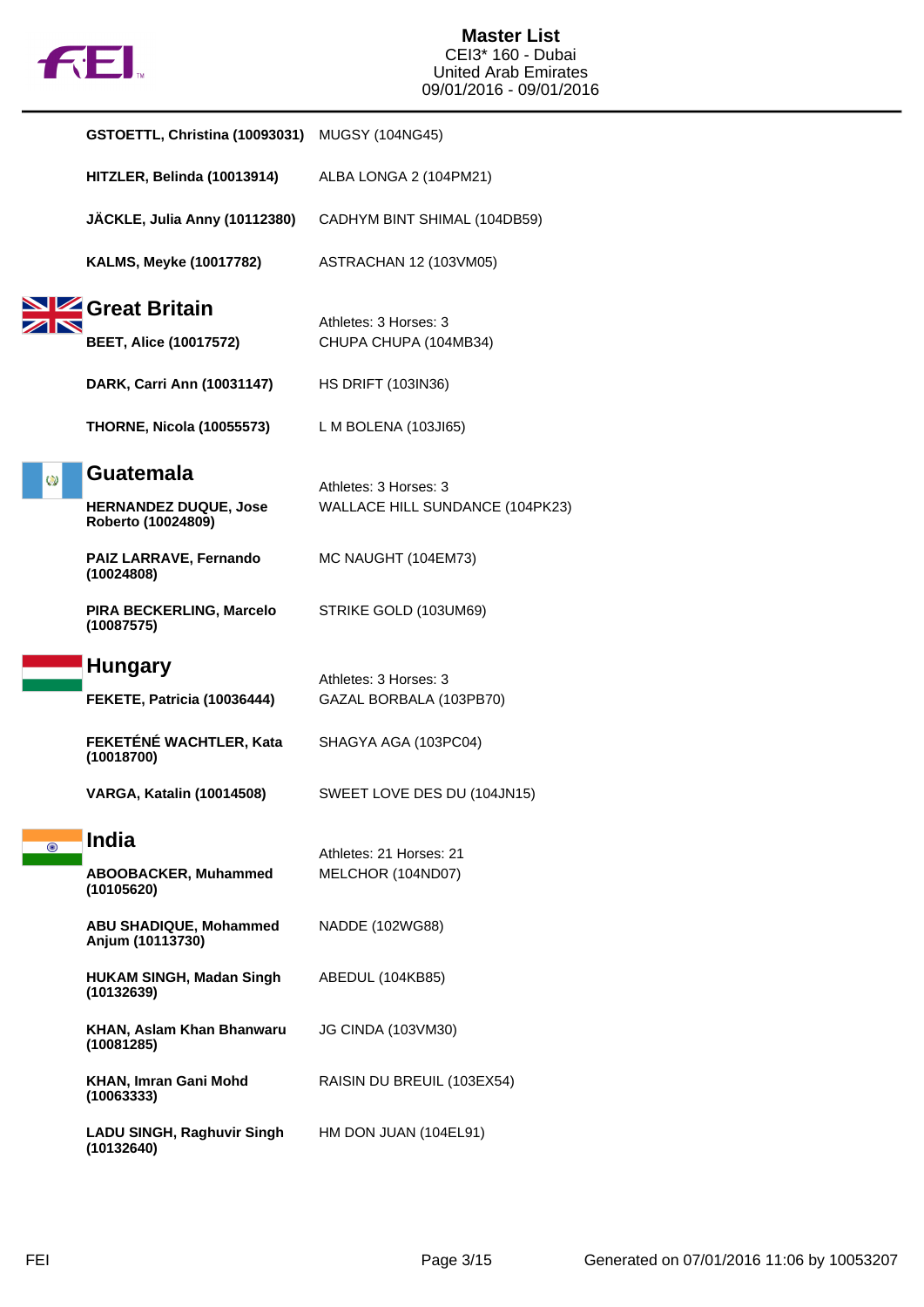

| <b>MAZHARUL HAQ, Manzoor Alam</b><br>(10044476)                         | SHAMMAR (103QA12)                                                   |
|-------------------------------------------------------------------------|---------------------------------------------------------------------|
| <b>RATHORE, Vikram Singh Mod</b><br>Singh (10072506)                    | SICLIPCLAP DU VERT (103ZG57)                                        |
| RAZA, Mohd Asad (10082659)                                              | DIANA (104NK74)                                                     |
| SINGH, Arjun Singh Ugam<br>(10048236)                                   | UNAMIA DES CHAISES (104OZ83)                                        |
| SINGH, Babu Singh Bhanwar<br>(10092305)                                 | RONNIE JET DE SOMMANT (103JQ92)                                     |
| SINGH, Bhom Singh Kishan<br>(10102698)                                  | TEL QUEL DE SOMMANT (104DV61)                                       |
| SINGH, Chanan Singh Bhikh<br>(10081276)                                 | OUARALI IBN TARIK (102SQ75)                                         |
| SINGH, Raju Singh Shaitan<br>(10113726)                                 | CARLEE'S FUSION (104GR97)                                           |
| <b>SINGH, Rawal Singh Chatur</b><br>(10105768)                          | EL SHAKIR FAHIZ (103DZ85)                                           |
| <b>SINGH, Rawal Singh Daulat</b><br>(10093184)                          | UNE D'AURABELLE (104ER40)                                           |
| SINGH, Sumer Singh Prabhu<br>(10072056)                                 | VENDOME GD 63 62 (104XP24)                                          |
| SINGH, Swaroop Singh Ishwar<br>(10063392)                               | LITTLEBANKS CRUISE CONTROL (UAE41332)                               |
| SINGH, Vijay Singh Chutra<br>(10113725)                                 | DAYBREAK BARAKA (104UZ66)                                           |
| <b>SINGH INDA, Guman Simarath</b><br>(10063899)                         | TAMARA DESERT MOON (102NU96)                                        |
| <b>SINGH RAO, Takhat (10064039)</b>                                     | RADJASTHANI PICAREL (103WW38)                                       |
| <b>Ireland</b><br>HICK DONAHUE, Hilda (10000183) JG BOLD KING (103LT27) | Athletes: 3 Horses: 3                                               |
|                                                                         | MCAULEY, Amy Louis (10066318) KURRAJONG SAPHIRE ODJANI 97 (103WN75) |
| <b>MCAULEY, Ellen (10092257)</b>                                        | LAZIZ DE TENSONNIVES (104FH19)                                      |
| Islamic Republic of                                                     | Athletes: 2 Horses: 2                                               |
| <b>Iran</b><br><b>MOTHANA, Maryam Mohd</b><br>(10081258)                | VIGAR KAHMILAH (104JP27)                                            |

 $\overline{\mathbb{Q}}$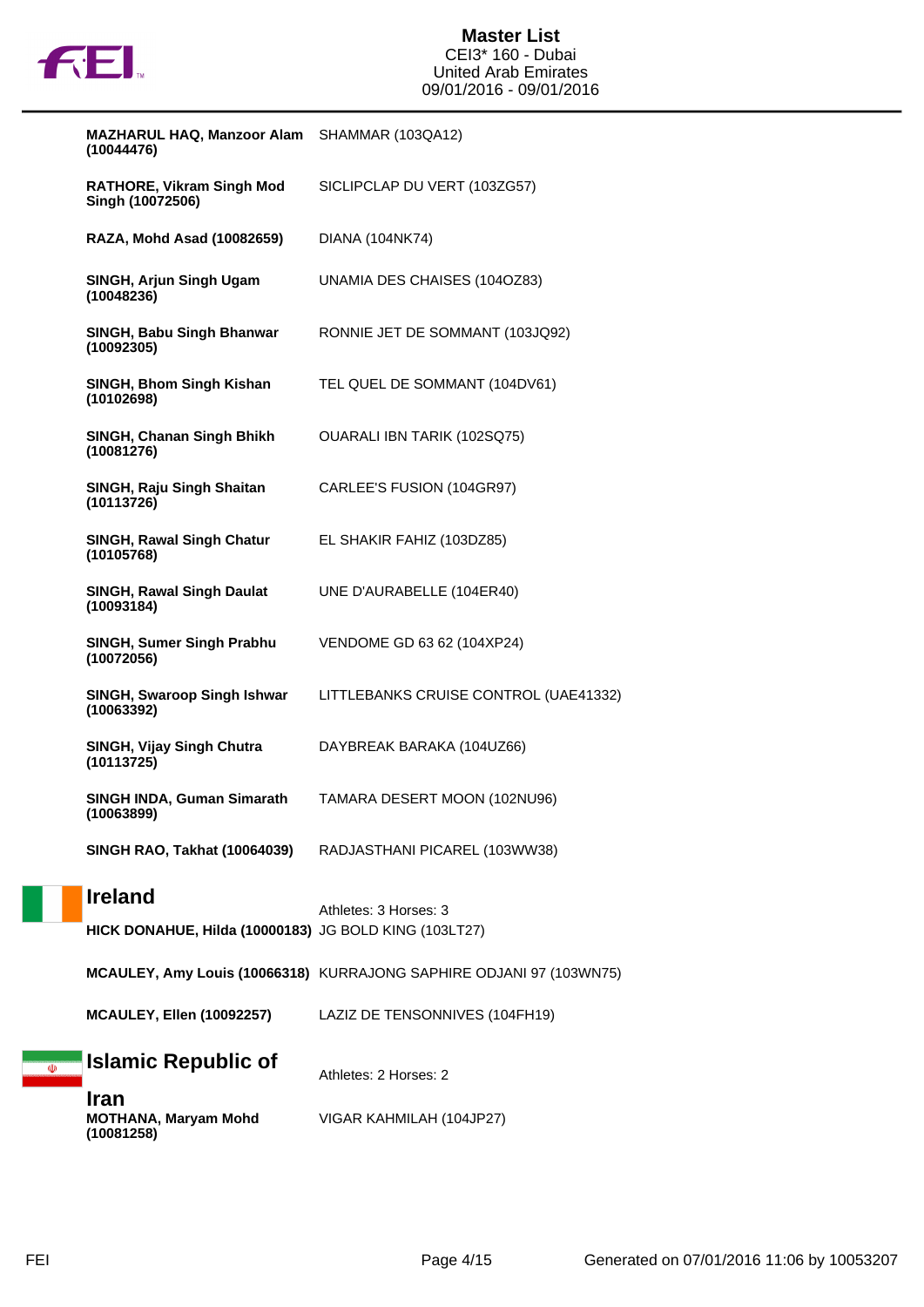

## **Master List** CEI3\* 160 - Dubai United Arab Emirates 09/01/2016 - 09/01/2016

| <b>MOTHANNA, Asma Mohd</b><br>(10081257)                             | BENLARICH NATHAN EL ARAB (103WE54)                          |
|----------------------------------------------------------------------|-------------------------------------------------------------|
| <b>Italy</b><br>LALISCIA, Costanza (10100956)                        | Athletes: 3 Horses: 3<br>MEDUSA DEL MA (103KY81)            |
| SERIOLI, Daniele (10065241)                                          | MOMA (103ZA27)                                              |
| VIGEVANI, Giulia (10078239)                                          | TUDO DU CAMBOU (104DH12)                                    |
| Jordan<br>AMIREH, Mutaz Nabeel Ahmad<br>(10092535)                   | Athlete: 1 Horse: 1<br>SANDINE POLAR SUCCESS (103CA82)      |
| Lebanon<br><b>BOU MOGHLBAY, Waad Nadim</b><br>(10113241)             | Athlete: 1 Horse: 1<br>KHANLAUR (103XF32)                   |
| <b>Malaysia</b><br><b>ABDUL MUTALIB, Mohd T.aseef</b><br>(10080958)  | Athletes: 3 Horses: 3<br>MB ICHA STAR (104MP65)             |
| <b>EMBONG, Mohd Adhwa</b><br>(10066766)                              | <b>TU GOLD (103UM70)</b>                                    |
| <b>HASHIM, Mohammad Fuad</b><br>(10074902)                           | SHEYTAN (104DF28)                                           |
| <b>Mexico</b><br><b>CONTRERAS GROSSKELWING,</b><br>Rafael (10102271) | Athletes: 3 Horses: 3<br>SOLOGRAM (104RH68)                 |
| GALAN ARIAS, Ricardo (10084357) GOLD MIST (104EW77)                  |                                                             |
| Maria Jose (10104191)                                                | <b>GAMEROS ALVAREZ TOSTADO, TS FAMES ALLIONCE (1040040)</b> |
| <b>Morocco</b><br><b>KHALID, Maha (10055866)</b>                     | Athlete: 1 Horse: 1<br>LITTLEBANKS SPARKLES (104XL76)       |
| <b>Netherlands</b>                                                   | Athletes: 3 Horses: 3                                       |
| HUIJSMAN, Melisa (10044844)                                          | GRADELIN (104SD56)                                          |
| <b>RÖMER, Carmen (10027066)</b>                                      | DA FUICA DA MARINELA (104FC84)                              |
| <b>VISSER, Marijke (10069938)</b>                                    | RIVERWATCH (103JG27)                                        |
| <b>Norway</b>                                                        | Athletes: 3 Horses: 5                                       |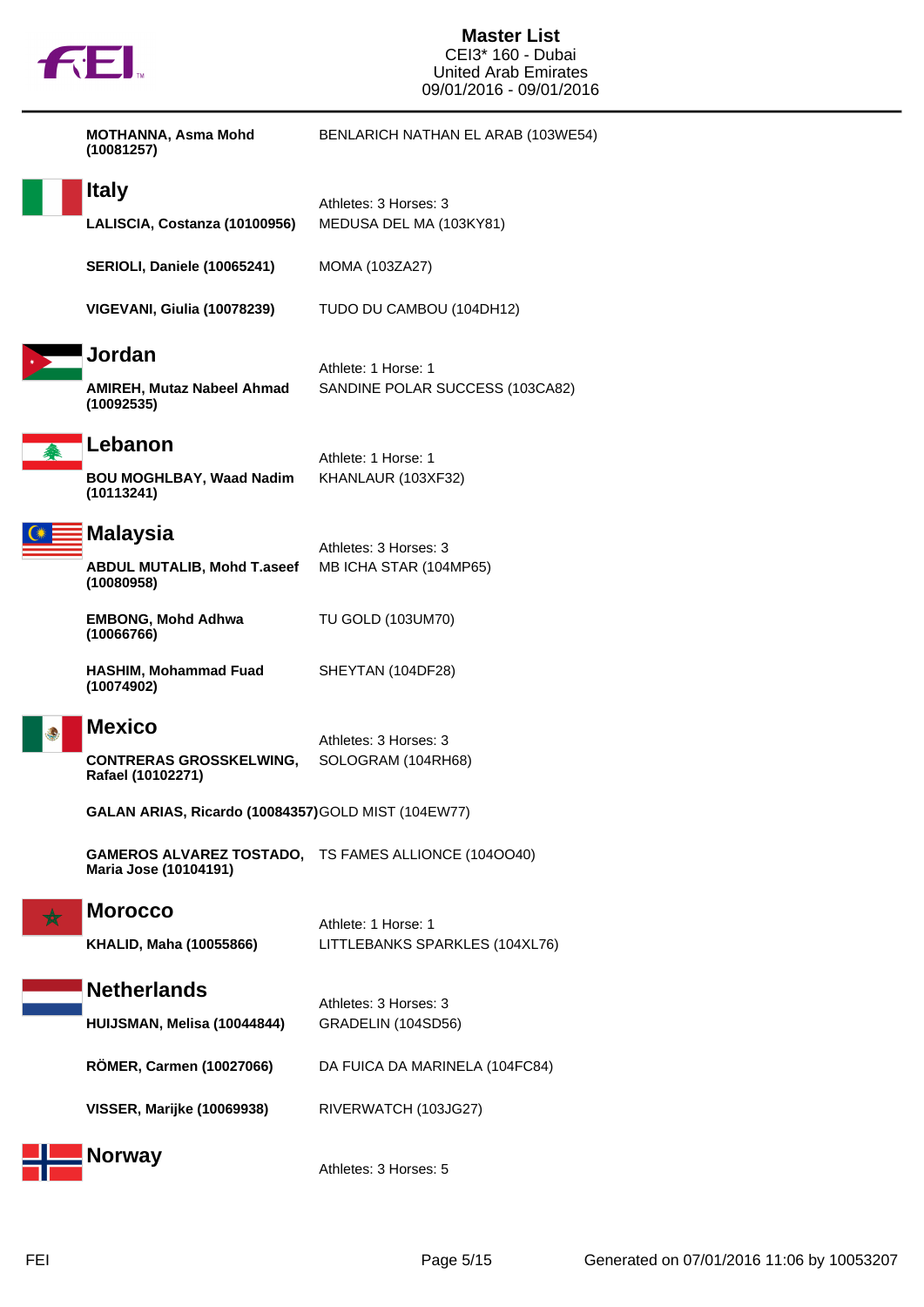

## **Master List** CEI3\* 160 - Dubai United Arab Emirates 09/01/2016 - 09/01/2016

|  | <b>CARSTENSEN, Olaug Espeli</b><br>(10018866)                                 | AL THAKA MELLEMGAARD (102XT90)<br><b>KAREEB (104GS20)</b> |
|--|-------------------------------------------------------------------------------|-----------------------------------------------------------|
|  | DANIELSON, Tonje (10018469)                                                   | BLUE KHAMIRA (103QA59)<br>KAYO (103RJ12)                  |
|  | <b>SUHR YDSTEBØ, Ellen (10013961)</b> SHAH NAHIM (102ZQ00)                    |                                                           |
|  | Oman                                                                          |                                                           |
|  | AL BALUSHI, Ahmed Abdallah<br>Mubarak (10102612)                              | Athletes: 7 Horses: 7<br>OAN ARVORIG (102RK43)            |
|  | AL BALUSHI, Badar Salim Amur<br>Musabah (10102162)                            | AZAHN (104LV64)                                           |
|  | AL BALUSHI, Mohammed Ali<br>Ahmed (10103297)                                  | SEURHANE DE FAL (103WY33)                                 |
|  | AL BALUSHI, Saleh (10082976)                                                  | SCHIFT DU COLOMBIER (103VA19)                             |
|  | AL BALUSHI, Saleh Mohammed<br>Musabah (10119454)                              | BAMBY DES CHENES (104IW10)                                |
|  | AL BULUSHI, Omar Abdullah<br>Mubarak (10095681)                               | L T AIMARA (104OY00)                                      |
|  | AL BULUSHI, Said Ali Ahmed<br><b>Mohammed (10103296)</b>                      | TAMERLAN FLORIVAL (104PM22)                               |
|  | <b>Pakistan</b><br><b>AKRAM, Muhammad Noman</b><br><b>Muhammad (10114811)</b> | Athletes: 4 Horses: 5<br>LUA DE ANTELA LUCUS (103KB94)    |
|  | <b>BASHIR AHMED, Abid Hussain</b><br>(10114195)                               | FOAL DINGDE ODJANI 327 (103WN63)                          |
|  |                                                                               | SALSE (103WM63)                                           |
|  | HAFIZULLAH KHAN, Raj Wali<br>(10114874)                                       | KALODY PARK SHUBEK (103MU22)                              |
|  | YOUSAF, Muhammad Imran<br>(10092509)                                          | THE WIZARD (103BE41)                                      |
|  | <b>Poland</b>                                                                 | Athletes: 4 Horses: 4                                     |
|  | GLOD, Magdalena (10088855)                                                    | <b>EMINOR (104LO40)</b>                                   |
|  | <b>GREN, Anna Alicja (10114188)</b>                                           | REGALO (104DR52)                                          |
|  | <b>KART, Kamila (10015470)</b>                                                | MORA FELINA (103FG96)                                     |
|  | WOJTECKI, Krzysztof (10100896) MAJA (103NK10)                                 |                                                           |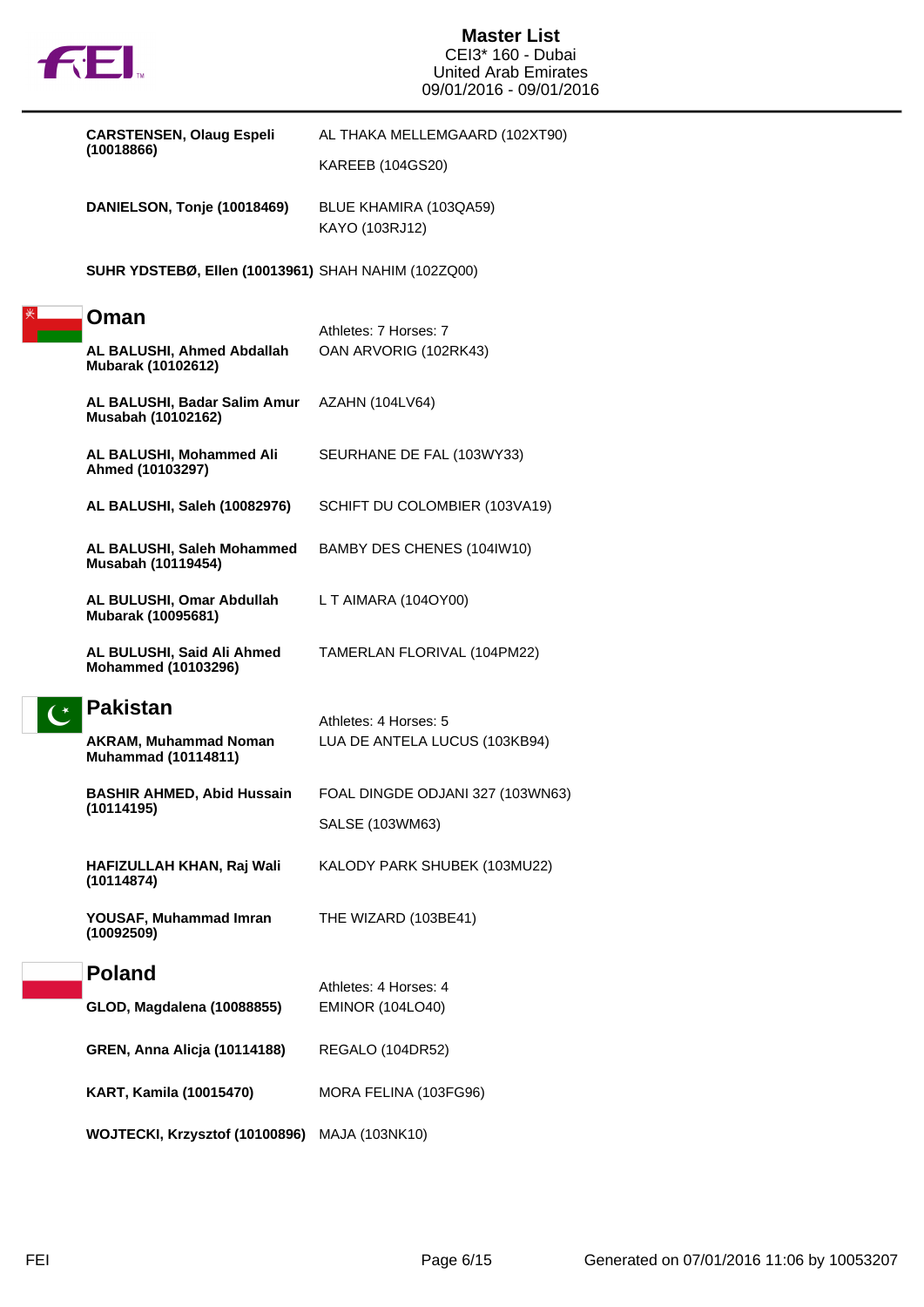

|     | Portugal<br><b>LANTERNAS, Rui (10064744)</b>               | Athletes: 4 Horses: 4<br>ALCANTAVA (104PB96)                       |
|-----|------------------------------------------------------------|--------------------------------------------------------------------|
|     | <b>MOREIRA, Leonor (10025439)</b>                          | MAGIC GLENN ANDORRA (103KI96)                                      |
|     | MOURA, João Maria (10082961)                               | CEREJA (104EJ60)                                                   |
|     | <b>PEREIRA, Rui (10014675)</b>                             | AINHOA DJEL (103SM62)                                              |
| 224 | Saudi Arabia (Kingdom                                      | Athlete: 1 Horse: 1                                                |
|     | of)<br>AL TURKOMANI, Fauiz (10013948) FARAON JMB (104IV32) |                                                                    |
|     | <b>Slovakia</b><br><b>BOULBOL, Feras (10020139)</b>        | Athletes: 2 Horses: 4<br>GAZAL FATIMA (103QC60)<br>HADIA (103OS17) |
|     | STAROVECKA, Lucia (10018710)                               | CHANUKA (104NW66)<br>KATAKI (104AB06)                              |
|     | <b>South Africa</b>                                        | Athletes: 2 Horses: 2                                              |
|     |                                                            | DU PLESSIS, Michelle (10063435) SATINORMANIA SOVAKE (103WZ93)      |
|     | <b>MULLER, Naomi (10019846)</b>                            | LORMAR KARAKA (RSA40997)                                           |
|     | <b>Spain</b><br><b>ALVAREZ PONTON, Maria</b><br>(10017916) | Athletes: 4 Horses: 4<br>TWYST MAISON BLANCHE (104NH98)            |
|     | LUQUE MORAL, Alex (10019584)                               | NE ALTAI (104FT06)                                                 |
|     | PUNTI DACHS, Jaume (10013883) RAISS DE KERMEL (104YJ25)    |                                                                    |
|     | <b>SERRABASA FABRE, Nuria</b><br>(10042579)                | KILARNEY FIRE (104EB39)                                            |
|     | <b>Sweden</b>                                              | Athletes: 2 Horses: 2                                              |
|     | ERIKSSON, Annelie (10018213)                               | SHAJFAKLAAN (104HB57)                                              |
|     | <b>HAGMAN-ERIKSSON, Maria</b><br>(10020914)                | MZ MAYMOON (104MZ67)                                               |
|     | <b>Switzerland</b>                                         | Athlete: 1 Horse: 1                                                |
|     | LISSARRAGUE, Barbara<br>(10023803)                         | ROMAN DES VIALETTES (103WO06)                                      |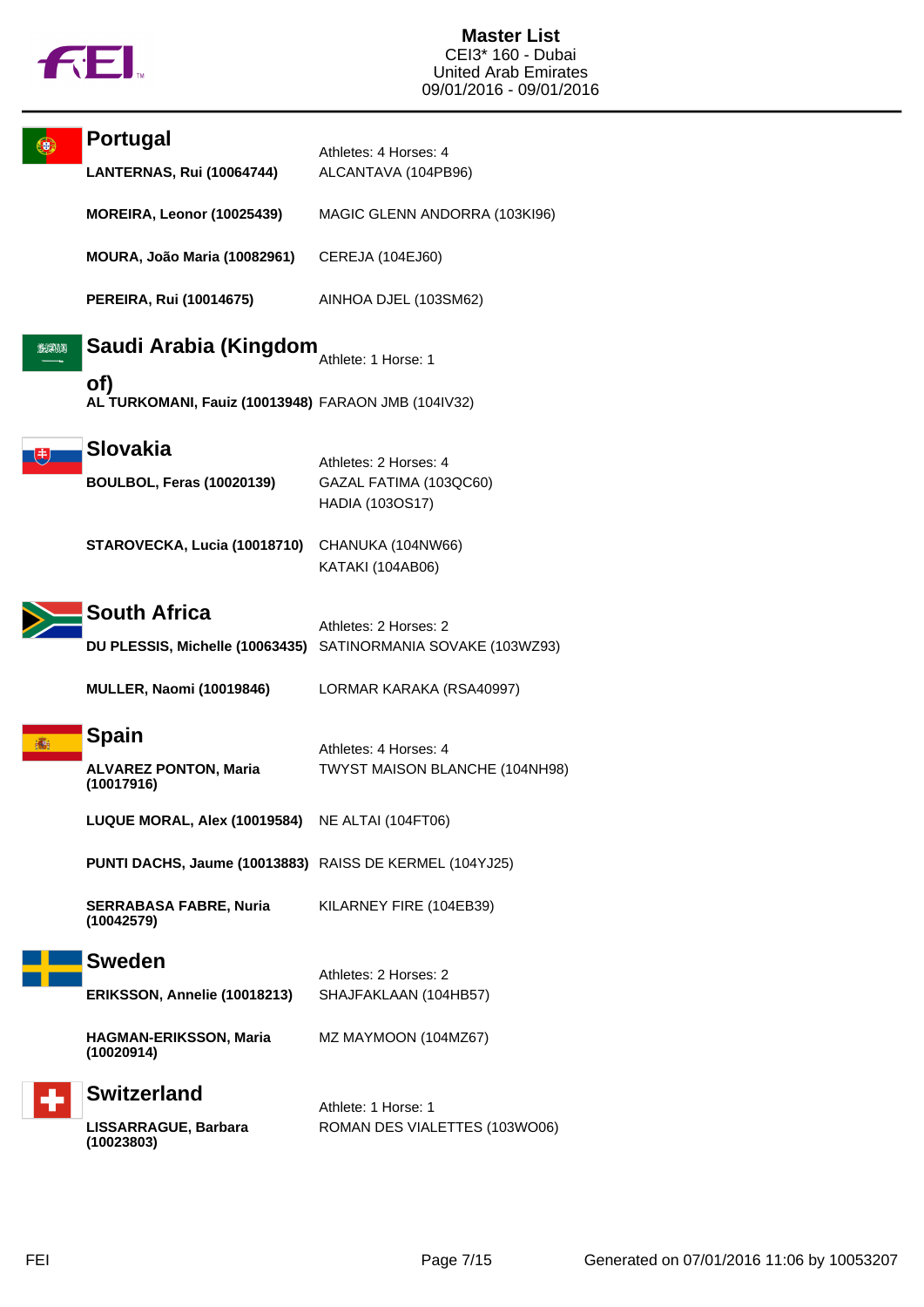

| <b>Thailand</b><br>PAWITAYALARP, Wipawan                        | Athlete: 1 Horse: 1<br>BRASILEIRA (104DB33)   |
|-----------------------------------------------------------------|-----------------------------------------------|
| (10054249)<br><b>United Arab Emirates</b>                       |                                               |
| <b>ABDULLA, Afnan Abdul Hamid</b><br>Mohd (10073717)            | Athletes: 137 Horses: 140<br>NAHWAL (103PE78) |
| AJTABI, Yahya Sughayer Kanoon ARAMIS (104IQ48)<br>AI (10028166) |                                               |
| AL ABBAR, Ali Mohd Mubarak<br>(10054564)                        | PHENIX ARMOR (103DX84)                        |
| AL ABBAR, Hassan Ahmed<br>Hassan Rashed (10082237)              | NADIM WIND DANCER (104PH77)                   |
| AL ABBAR, Mohd Ahmed Hassan SANTO (URU40607)<br>(10066324)      |                                               |
| AL ABBAR, Rashid Mohd Ali<br>(10063402)                         | CAMEO BUCEPHALUS (103MP23)                    |
| AL AHLI, Mohd Yousef Ghanim<br>(10054649)                       | ZAHARA V (103HV98)                            |
| AL AJMI, Yaqoob Yousuf Mohd<br>(10028167)                       | LUDIK DES BLAYES (103GC95)                    |
| AL ALI, Ali Ghanim Obaid<br>(10081993)                          | URRICANN (104FD47)                            |
| AL ALI, Eisa Abdulla Sultan<br>(10056811)                       | DINORA GC (102YB85)                           |
| AL AMERI, Saeed Rashed M.<br>Dahroui (10103277)                 | GRISA DEL FALOT (104BY98)                     |
| AL BALOUSHI, Munther Ahmed<br>(10032978)                        | CHAMS EL AZZIZ (103PK37)                      |
| AL BALOUSHI, Rashid Mohd<br>Ibrahim (10081869)                  | MUSICAL GULLY RHAPSODY (102ST86)              |
| AL BALOUSHI, Saeed Mohd<br>Ibrahim (10082669)                   | EO RAQI (102TZ74)                             |
| AL BLOUSHI, Ahmed Yousef<br>(10079741)                          | <b>SUN RISE (104CP00)</b>                     |
| AL BLOUSHI, Rashed Ahmed<br>(10041038)                          | DZAIR DE TENSONNIVES (104IY61)                |
| AL BLOUSHI, Yousef Ahmed<br>(10017935)                          | PHEDRA CABIRAT (102XW45)                      |
| AL BUAMIM, Saif Sultan Abdulla<br>Dhahi (10018298)              | WAHOO (104KR41)                               |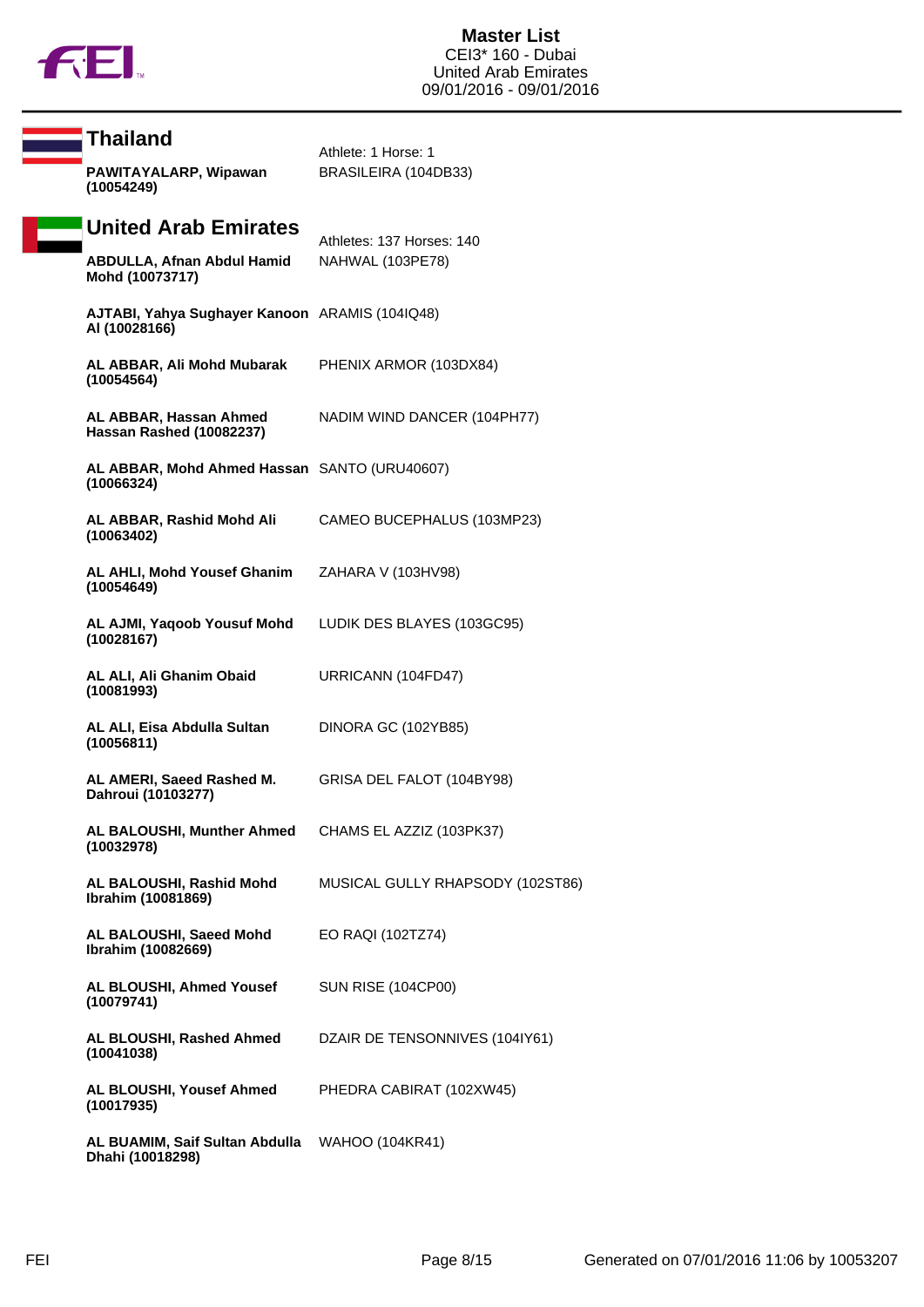

| AL FALASI, Hamad Omair Obaid<br>(10084876)                              | ROMBA (103UH06)                       |
|-------------------------------------------------------------------------|---------------------------------------|
| AL FALASI, Humaid Matar Eid<br>Juma (10092487)                          | SANNIESGUNS SPECIAL EDITION (103VW24) |
| AL FALASI, Saeed Mohd Saeed<br>Khalfan (10082208)                       | ASHRAF SPARKLING POLARIS (103BT41)    |
| AL FARESI, Hamad Saeed Mohd<br>(10103341)                               | SARACUS AMIR SERENE (104EH04)         |
| AL FARESI, Mansour Saeed Mohd AL THEEB (104FP90)<br>(10063628)          |                                       |
| AL HAJJAJ, Shathra Ahmed                                                | KING PARK CHANEL NO. 5 (104DB37)      |
| Murad (10054611)                                                        | SILOAH BIG RED (103JP12)              |
| AL HAMMADI, Abdulla Mohd<br>Hasan (10054569)                            | SHIMER DE BREGERES (104DR98)          |
| AL HAMMADI, Hasan Mohd Hasan AZIM SU (103DW08)<br>(10041373)            |                                       |
| AL HAMMADI, Ibrahim Mohd<br>Hasan (10081997)                            | WATERLEA TROTTY VECK (104FV18)        |
| AL HAMMADI, Mohd Hasan AhmedDIABLA DEL TIMOTE (103IG10)<br>(10075118)   |                                       |
| AL HARBI, Saeed Ahmad Jaber<br>(10084918)                               | CASTLEBAR TORNEDO (AUS41562)          |
| AL HARMOUDI, Khaled Abdulla BALQES (103MV12)<br>Ahmed (10054646)        |                                       |
| AL HASAN, Reem Shaban Ibrahim SOBEK DE RIOLAT (104DK63)<br>(10034076)   |                                       |
| AL HOSANI, Ali Mohd Ali<br>(10082592)                                   | CYPRUS NAHDIM (104EJ72)               |
| AL HOUSANI, Adel Mohd Ali<br>(10055482)                                 | APOLO DEL TIMOTE (103MQ93)            |
| AL JAHOURI, Ali Khalfan<br>(10014750)                                   | DOMMUFTAKIR DE LAM (103JT94)          |
| AL JAHOURI, Khalifa Ali Khalfan LAD SHAKRO FAME (104AA81)<br>(10093885) |                                       |
| AL JAHOURI, Majed Khalfan<br>(10014774)                                 | 8 MINUTE (104BW22)                    |
| AL JARO, Lobna Ali Ahmed JUANCHO A G (103SO26)<br>(10103291)            |                                       |
| AL JARWAN, Rashid Omar Rashid ROCKY (RSA40935)                          |                                       |

**(10072107)**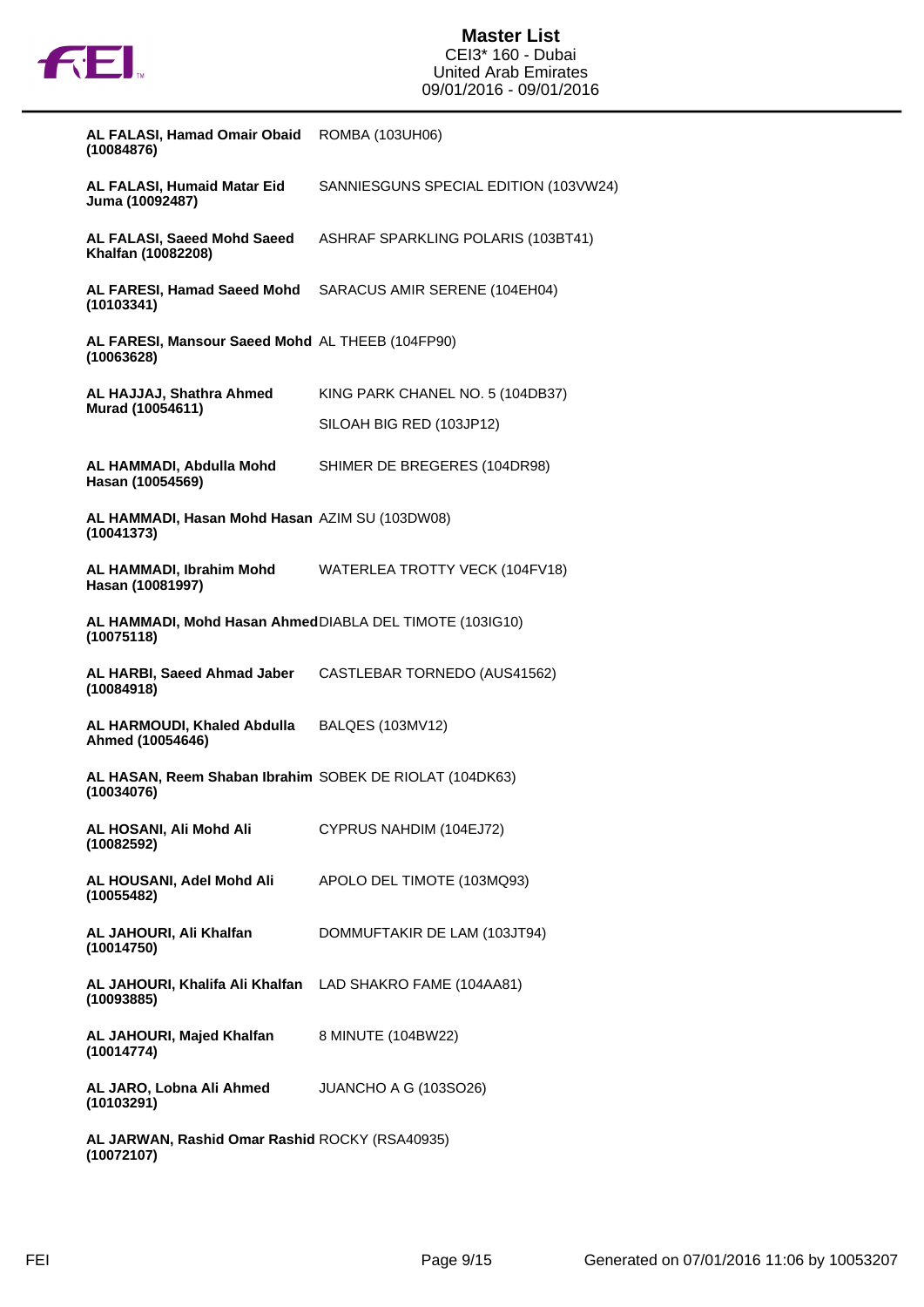

| AL JARWAN, Saif Ibrahim Rashed DON JUAN VV (103EQ84)<br>(10063407)       |                                  |
|--------------------------------------------------------------------------|----------------------------------|
| AL JUNAIBI, Rashed Hamoud<br>Humaid (10083889)                           | <b>MALEK LP (104DO37)</b>        |
| AL KAABI, Hamad Obaid Rashed<br>(10042450)                               | SIROCCO DES COMTIE (103UI61)     |
| AL KASSIM, Asma Khalid Ibrahim THORR D'ALAUZE (104KN86)<br>(10093017)    |                                  |
| AL KATHEERI, Azaam Aref Own<br>(10082276)                                | ARTIFICE (104MT92)               |
| AL KETBI, Hamad Suhail Buti<br>(10093096)                                | OHIO (102PR30)                   |
| AL KETBI, Maktoum Saeed<br>Manana (10093052)                             | BROOKLEIGH EIGH REX (104MR95)    |
| <b>AL KETBI, Rashed Seghaiyer</b><br>Kannun Yaradeh (10103174)           | <b>FAFALA (104NU50)</b>          |
| AL KHAILI, Saeed Eissa Abdulla<br>(10103714)                             | MAKTOUM EL KEBIR (104JU67)       |
| AL KHATRI, Khalid Jumaa Salem H C E MAGXOTICO SU (103NX00)<br>(10103378) |                                  |
| AL KHATTAL, Saeed Ahmed<br>Saeed (10054610)                              | MUSICAL GULLY PAVOROTI (103UG90) |
| AL KHAYARI, Saeed Hamoud<br>Saeed (10075119)                             | DAHAB (104BW70)                  |
| AL KHYEL, Obaid Salem Obaid<br>(10103342)                                | WAINUI WAADI (103MS78)           |
| AL KINDI, Mohd Hamad Ahmad<br>(10082637)                                 | ATENEA DN (104HE18)              |
| AL KITBI, Salem Hamad Saeed<br>Malhoof (10093059)                        | NAHAB (103TQ45)                  |
| <b>AL MAAMRI, Saeed Sultan</b><br><b>Shames (10048603)</b>               | CHANSES (103DT99)                |
| AL MAKTOUM, Hamdan Bin Mohd AJAYEB (102PZ24)<br>(10000374)               |                                  |
| AL MAKTOUM, Sh Hamed<br>Dalmook (10073722)                               | TISWAN FAGEOLE (103WO03)         |
| AL MAKTOUM, Sh Hasher Bin<br><b>Mohd Thani (10075112)</b>                | J F N HAADIN (103QV04)           |
| AL MAKTOUM, Sh Rashid Bin<br>Saeed (10056429)                            | CADENZA (104KM98)                |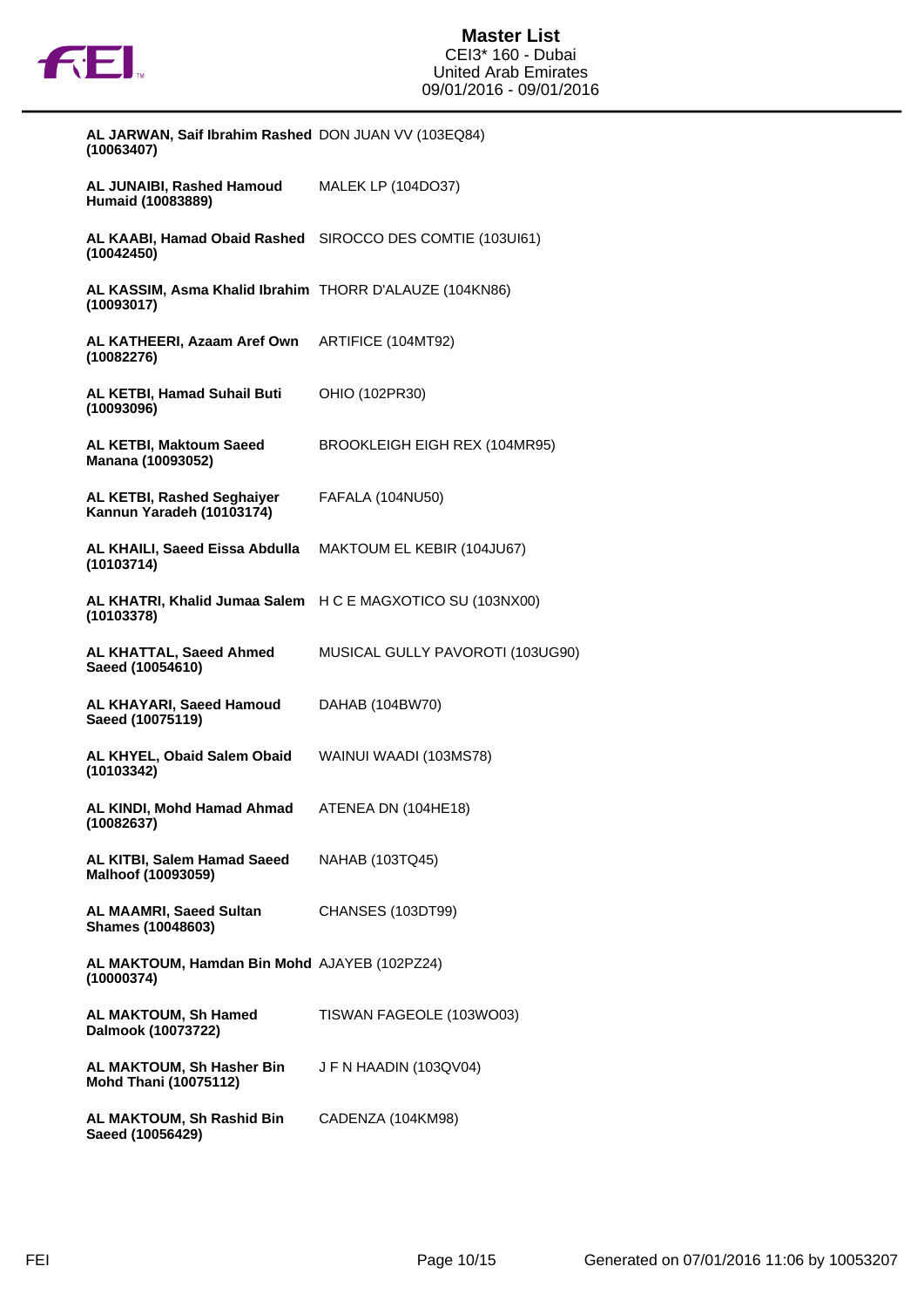

| <b>AL MAKTOUM, Sh Rashid</b><br>Dalmook (10034071)                  | AINHOA TIDJALI (104BQ82)                                        |
|---------------------------------------------------------------------|-----------------------------------------------------------------|
| AL MAKTOUM, Sheikha Madiya<br><b>Bint Hasher (10025597)</b>         | JHC SARAMME (103AV24)                                           |
| AL MANSOORI, Saif Mohd Saif<br>Abdulla (10103340)                   | GOLDEN AMIR JD (104OJ90)                                        |
| AL MANSOORI, Saif Rashed Misri OMANI JABIN (103UQ26)<br>(10093025)  |                                                                 |
| <b>AL MARBOUI, Mohd Suleiman</b><br>Rashid (10042449)               | CARTIER (103HQ91)                                               |
| AL MARRI, Abdulla Ghanim<br>(10054553)                              | QURAN EL ULM (103FG91)                                          |
| AL MARRI, Ahmed Matar Ali<br>Ghanim (10063911)                      | ATOCHA (102WX39)                                                |
| AL MARRI, Alia Jassem Saeed<br>(10084880)                           | ALIBI (104LF92)                                                 |
| AL MARRI, Fatma Jassem Saeed<br>(10041495)                          | MONTE CARLO (104EK84)                                           |
| AL MARRI, Khalifa Ghanim<br>(10040564)                              | ASPENVIEW AMIR (1040Z13)                                        |
| AL MARRI, Mohd Ahmad Mohd<br>Ghanim (10081984)                      | EL LAGO (103XC27)                                               |
| AL MARRI, Saeed Mohd Al Jabar<br>(10048065)                         | MISS OR (104AR68)                                               |
| AL MARRI, Thani Mohd Ahmad<br>(10113330)                            | DANDY (104ZP71)                                                 |
| (10093911)                                                          | AL MARZOOQI, Ali Sultan Abdulla WOODBOURNE STAR FLASH (104ER05) |
| AL MARZOOQI, Marwan Mohd<br>Sharif (10103786)                       | PERFORMANCE PARK RIVER DANCE (103ZL57)                          |
| AL MARZOUQI, Ahmed Ali Hassan IZRA REACTION (103DC21)<br>(10083870) |                                                                 |
| AL MARZOUQI, Majed Ali Hassan PS KANDINSKY (104LA23)<br>(10017915)  |                                                                 |
| AL MAZAM, Khalid Mohd Abdel<br>Karim (10082358)                     | TRY ME DE LA SAULIRE (104ET71)                                  |
| AL MAZROOEI, Abdulla Rashed<br>Abdulla (10034888)                   | GHANAATI (104GQ22)                                              |
|                                                                     | OSO FEISTY ECHO (104MR92)                                       |
| AL MAZROOEI, Matar Hamad<br>Mohd (10083871)                         | WATERLEA TROY (104BL02)                                         |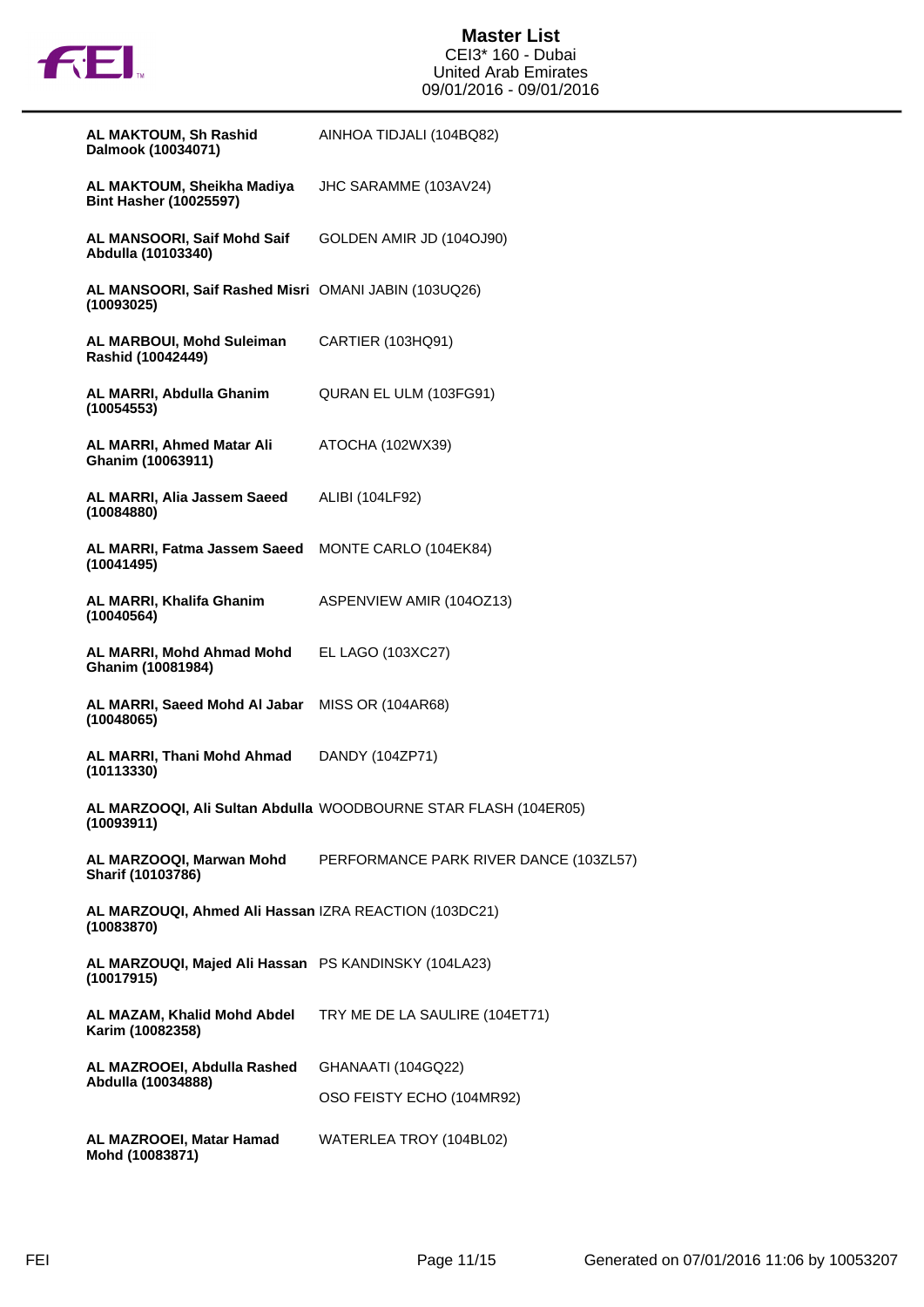

| AL MAZROOEI, Mohd Ahmed Bin BASSIKA (104FG89)<br>Suroor (10093914)        |                                                           |
|---------------------------------------------------------------------------|-----------------------------------------------------------|
| AL MAZROOEI, Mohd Matar<br>Rashed (10081988)                              | TOGOJII DE SOMMANT (104JF77)                              |
| AL MAZROOEI, Rashed Theyab PHOENNIX (103TQ36)<br>Ghanim (10092400)        |                                                           |
| AL MEHAIRI, Ahmad Mohd Abdul BANDAR SHERIFE (104NS37)<br>Majid (10102753) |                                                           |
| AL MEHAIRI, Saeed Mohd Khalifa NABI DU CASSOU (102MG73)<br>(10082209)     |                                                           |
| AL MOZROUI, Saif Ahmed<br>(10092314)                                      | NOPOLI DEL MA (102ZA06)                                   |
| AL MUHAIRI, Mohd Juma Mohd Ali FARAAN (104EK78)<br>(10084879)             |                                                           |
| AL MUHAIRI, Thani Mohd<br>(10014793)                                      | <b>BANDITO (103US06)</b>                                  |
| AL MULLA, Hend Ismail Mohd<br>(10113532)                                  | BROOKLEIGH FERDINAND (104MS19)                            |
| AL MUTAWA, Badr Abdulla<br>(10027990)                                     | GRECO (104GJ56)                                           |
| AL MUTAWA, Dana Mohd Sharif KALHARABI RAKA (103VV97)<br>(10072265)        |                                                           |
| AL NAGGAR, Ahmed Musaed<br>(10094337)                                     | RUPERT TE (103DI71)                                       |
| AL NAQBI, Abdulla Rashid<br>(10032577)                                    | ETIQUETA NEGRA (104EM44)                                  |
| AL NAQBI, Ahmed Ali Mohammed MA MGAZ (104OP55)<br>Allay (10114817)        |                                                           |
| (10040731)                                                                | AL NUAIMI, Buti Ali Saif Ali GHEERULLA ESPRESSO (102ZT48) |
| AL NUAIMI, Sh Ahmed Bin Humaid RAYMAR BENNJAMIN (104PA58)<br>(10048630)   |                                                           |
| AL OWAIS, Salim Said (10094341) TAJ DE FAUST (104MU04)                    |                                                           |
| AL OWAISI, Ghanim Said Salim F A BRONZ (103EZ47)<br>(10066319)            | <b>UVADIO (102YK88)</b>                                   |
| AL QASIMI, Sh Abdullah Bin Faisal ROUCHKA DE LUC (103SP86)<br>(10014740)  |                                                           |
| AL QEMZI, Mohd Ali Ateeq ALANDELL CHARLIE (104ZP69)<br>(10105941)         |                                                           |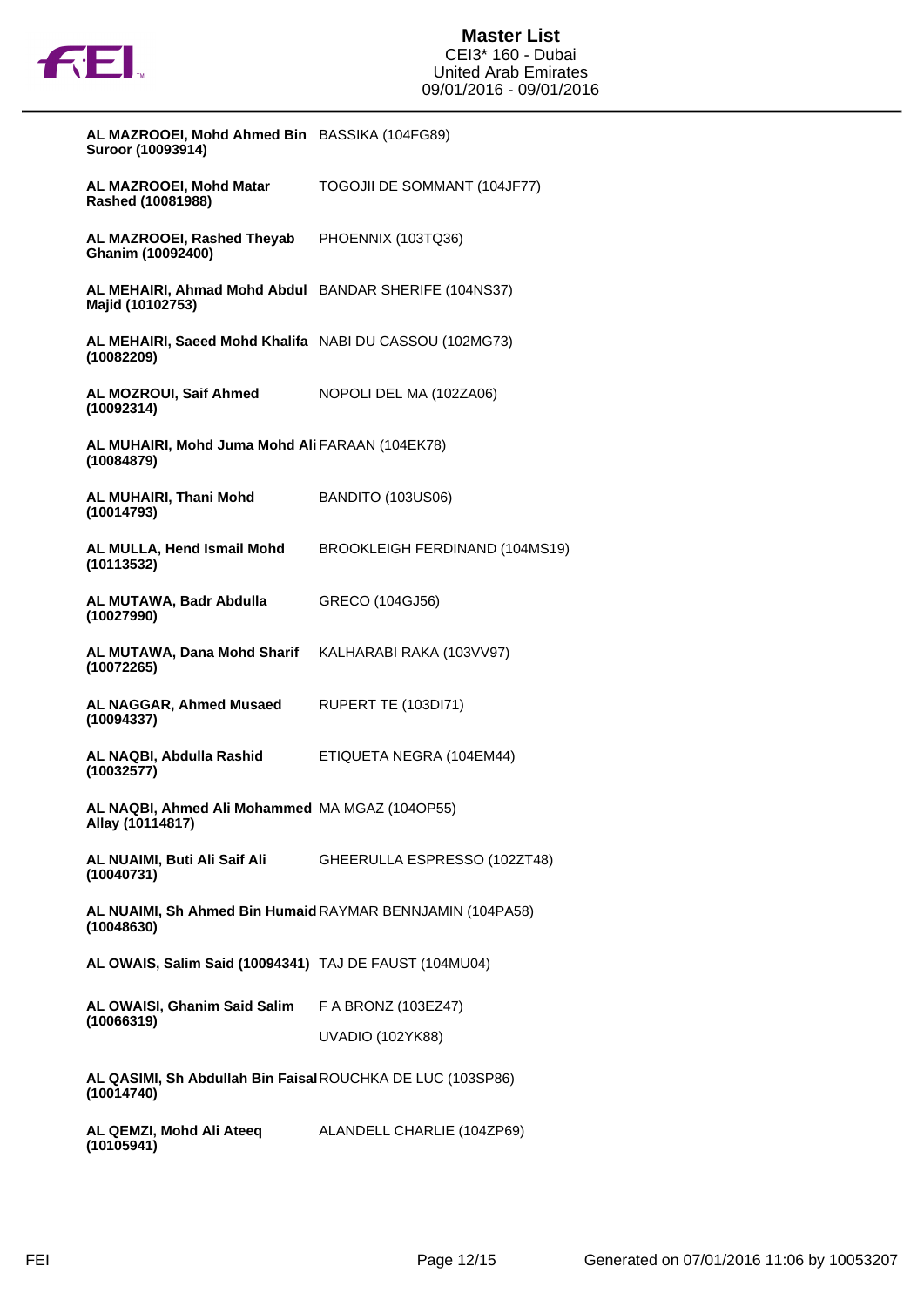

**(10014771)**

**AL REDHA, Layla Abdul Aziz**

| AL SABRI, Khalfan Salman HassanMY LORDS ELISHA (103VS69)<br>(10082170)             |                              |
|------------------------------------------------------------------------------------|------------------------------|
| AL SABRI, Mansoor Salman<br>Hassan (10113349)                                      | HH SERENA (104NN00)          |
| AL SALMAN, Mansour Ibrahim Ali SPIRIT DE JIP JAP (104LY40)<br>(10028052)           |                              |
| AL SAYARI, Mohd Mubarak Mohd AMARDEZ (104DJ36)<br><b>Bakheet (10034722)</b>        |                              |
| AL SAYEGH, Mohd Jaffar Ali<br>(10102444)                                           | EXCEL PARK PHOENIX (104EC23) |
| AL SHAFAR, Mohd Ali (10000377) TURBULENCE (104NG48)                                |                              |
| AL SHAMSI, Sheikha Mahra Abdul CL LIVANTO (104UW04)<br>Rahman (10072430)           |                              |
| AL SHAMSI, Sheikha Shamsa<br>Humaid (10086101)                                     | MANNALEA BUNJEE (104RF28)    |
| AL SHEHHI, Ahmed Mohd Saleh<br>(10042452)                                          | LIKA (102WA81)               |
| AL SUBOUS, Saeed Ali Saeed<br>(10105904)                                           | SALAM BANQUETOL (103YG68)    |
| AL SUBOUSI, Ahmed Ali Saeed Ali KHALIL FONT NOIRE (103JZ78)<br>(10072678)          |                              |
| AL SUBOUSI, Mohd Mubarak Saif ALHAMBRA KHAPRICE (104NR66)<br>(10113416)            |                              |
| ALFALASI, Maryam Hamad Ahmed NISR'S ZIARAH (102RG70)<br><b>Binsoqat (10114121)</b> |                              |
| <b>ALI, Tareq Ahmed Bosir</b><br>(10054568)                                        | PELUSA (103FI82)             |
| ALKARBI, Saleh Ali Mubarak<br>(10105937)                                           | NUBIE DU FLORIVAL (102PG69)  |
| ALKETBI, Mohammed Suhail Buti ATALA (104LF85)<br><b>Bin Ghurab (10113606)</b>      |                              |
| AMEEN, Abdul Aziz Salah Abdulla LONGREIN DUDE (104OY52)<br>(10063337)              |                              |
| <b>BELHAB, Ali Abdulla Saeed</b><br>Abdulla (10084936)                             | CAMEO GOLDFINGER (103UH00)   |
| <b>BELQAIZI, Ahmad Mohd Ahmed</b><br>(10076763)                                    | OASIS ARMOR (102YA01)        |
| BIN ALI, Atiq Hassan (10072092)                                                    | SWEERO (102PB31)             |

DEAN (103MK76)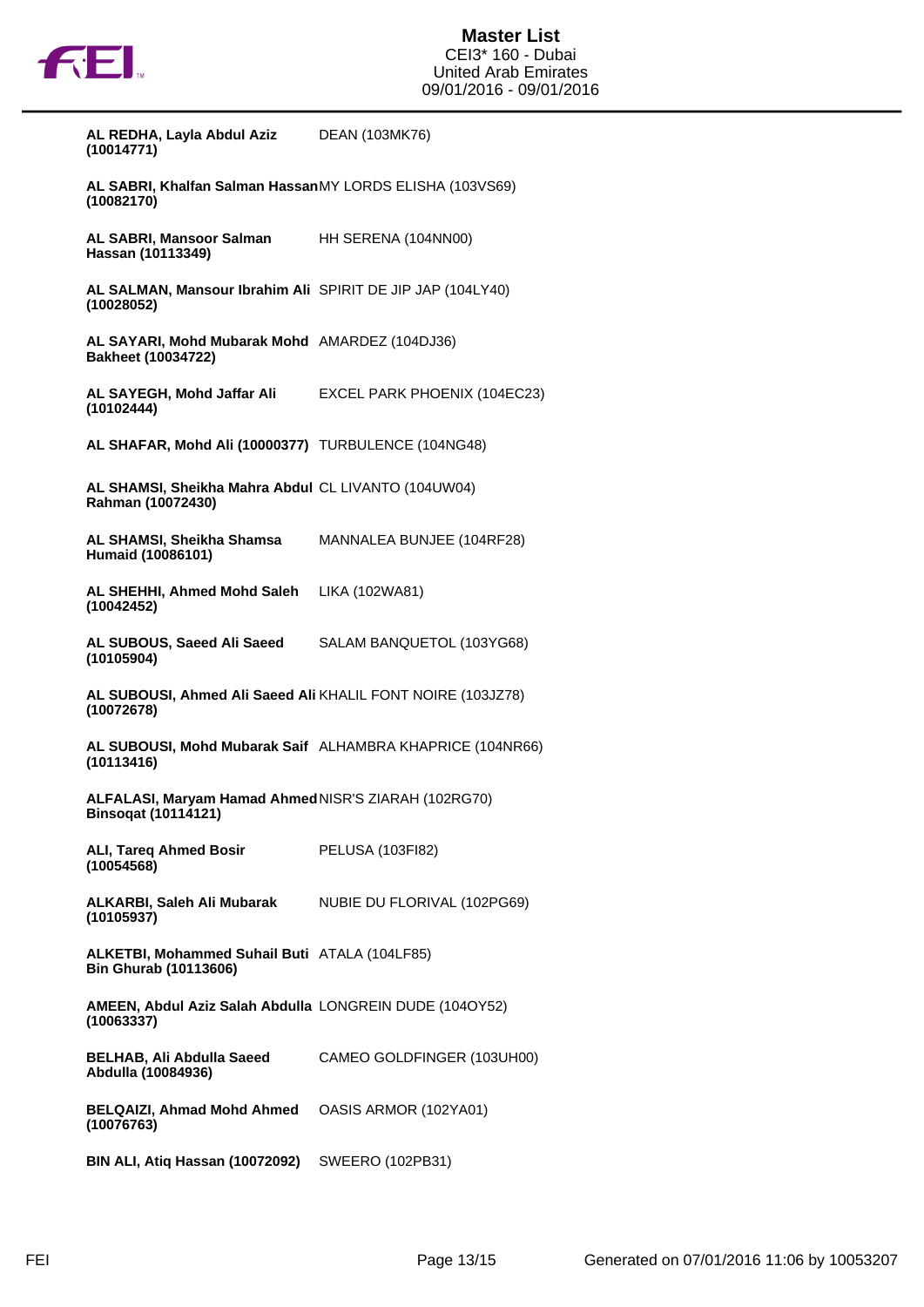

| BIN ALLOOBA, Ali Mubarak Salem BELLARINE OBAMA (104XT42)<br>Mohd (10102700) |                               |
|-----------------------------------------------------------------------------|-------------------------------|
| <b>BIN GHADAYER, Salem Rashed</b><br>(10017849)                             | TORRYBURN SAHBEEL (104OL69)   |
| <b>BIN HAFIZ, Mohd Khalid Mohd</b><br>(10094334)                            | TARIK D'ENFER (103ZN08)       |
| <b>BIN HUZAIM, Abdulla Thani</b><br>(10032533)                              | <b>ARTEX (104VA48)</b>        |
| <b>BIN HUZAIM, Saeed Abdulla</b><br>(10083445)                              | MODJALAH GAUGAIN (104ES13)    |
| <b>BLOUSHI, Omair Husain Abdulla</b><br>AI (10028104)                       | SENORITA TE (104KA71)         |
| <b>BLOUSHI, Sultan Ahmed AI</b><br>(10028163)                               | MONALISA (104MW46)            |
| <b>BUGARRAH, Hamad Saeed</b><br>Ghumran (10093915)                          | FORREST NZL (102WE08)         |
| <b>EGHTIBI, Hamdan Mohd Rashed</b><br>Ghadayer (10103257)                   | SUNDUST FLAME (103GM84)       |
| <b>IBRAHIM AHMED, Mansour</b><br>(10014775)                                 | LAGALERE OF NAQUIB (FRA42836) |
| JANAHI, Asma Mohd Ahmed<br>(10094336)                                       | <b>TORA (104PE96)</b>         |
| <b>KHAN, Md Kaisar (10113413)</b>                                           | HEATHFIELDS FIRE (102ZR35)    |
| <b>KHASRO ALI KHALID, Nesreen</b><br>(10074031)                             | PERDEBERG COBRA (103JO82)     |
| <b>MARZOUQI, Musab Saleh AI</b><br>(10028084)                               | QEBIR DE MESSEY (102XV48)     |
| MOHD ISHAQ, Mohd Jabir Ali<br>(10072110)                                    | JUDAH OF GLENDHU (103AL90)    |
| SABRI, Khalifa Salman Al<br>(10040716)                                      | SHY ANNE (104ZB95)            |
| SABRI, Salman Ali AI (10018332) AINHOA CATHARILIS (103MP12)                 |                               |
| SUBOSE, Ahmed Salem Ali Sultan ZIDANE DA TAPADA (104XW25)<br>AI (10027985)  |                               |
| <b>United States of</b>                                                     | Athletes: 4 Horses: 4         |
| America<br><b>BLITTERSDORF, Melody</b><br>(10047851)                        | CA ICEMAN (104QR85)           |
| REYNOLDS, Heather (10015393)                                                | BOUND FOR HONOR (103MU20)     |